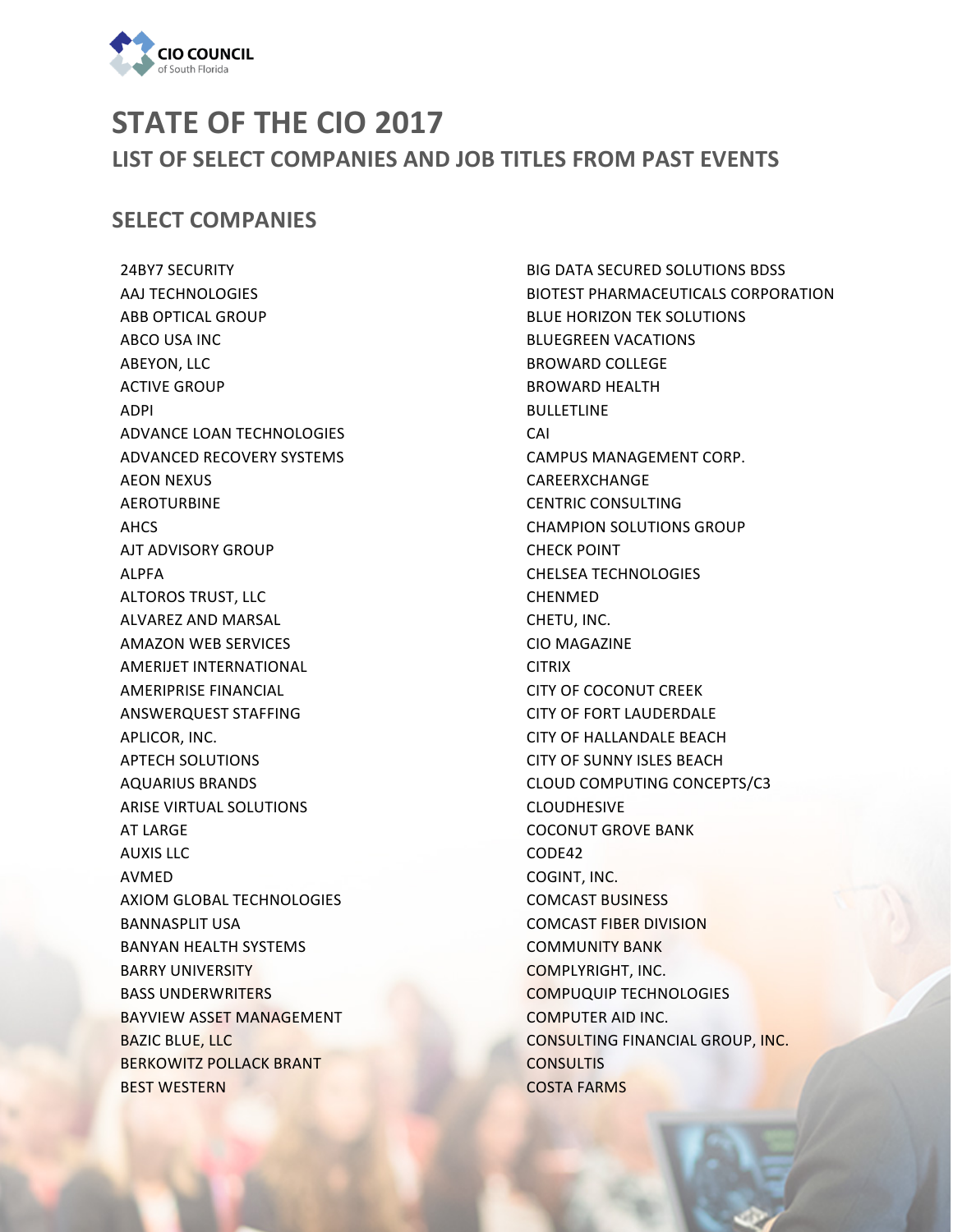

CRAWFORD CREATE THE LADDER CONSULTING CROSS COUNTRY HOME SVCS CSPI TECHNOLOGY SOLUTIONS DASHER TECHNOLOGIES DATACORP DATAMYX DATASURER DEL MONTE FRESH PRODUCE DHL DIGITAL BRIDGE DIGITALERA GROUP, LLC. DIMENSION DATA DISCOVERY NETWORKS LATIN AMERICA DORAL BANK DYCOM DYNAMICS EXPERT, LLC E2MARKETING EARTHLINK BUSINESS EDI MASTERS, INC. ELEVATE EMC ENTERPRISE RISK MANAGEMENT EVAULT EXPERIS **EXTENSYS INC F5 NETWORKS** FELD ENTERTAINMENT FEMWELL FIBERLIGHT **FLAGSHIP SOLUTIONS GROUP** FLEET ADVANTAGE FLORIDA CRYSTALS FORTHRIGHT TECHNOLOGY PARTNERS FPL FIBERNET **GDKN CORP** GIBRALTAR GIGAMON GLOBAL MANAGEMENT PROFESSIONAL SERVICES, LLC GRAVITY IT RESOURCES GRAY ROBINSON GREATER FORT LAUDERDALE ALLIANCE GREATER FORT LAUDERDALE CONVENTION CENTER

GREYSON TECHNOLOGIES HADO-IT-SECURITY GMBH HARVARD MAINTENANCE, INC. HASHTAGIT **HBO LATIN AMERICA** HEICO AEROSPACE **HEINSEN CONSULTING** HENDERSON BEHAVIORAL HEALTH **HGST HHS** HOLODECK VENTURES HOLY CROSS HOSPITAL HOST.NET HP HPE HUMANTELLIGENCE HYPERTEAM INC. IBM **IC REALTECH INC.** INDEPENDENT PURCHASING COOPERATIVE, INC. INFOBLOX INTCOMEX **INTERMEX WIRE TRANSFER INTERNET COAST** INTERRAIT INVESTACORP INC IPFONE IPIC **IT DOCTUS IT WOMEN** IT WORKSOURCE BY SLPOWERS J&J/ETHICON JASOREN **JDL TECHNOLOGIES** JLS TECHNOLOGY USA, LLC **JM FAMILY ENTERPRISE** JOHNSON CONTROLS **KAPLAN UNIVERSITY KEISER UNIVERSITY** KIPU SYSTEMS KRAA SECURITY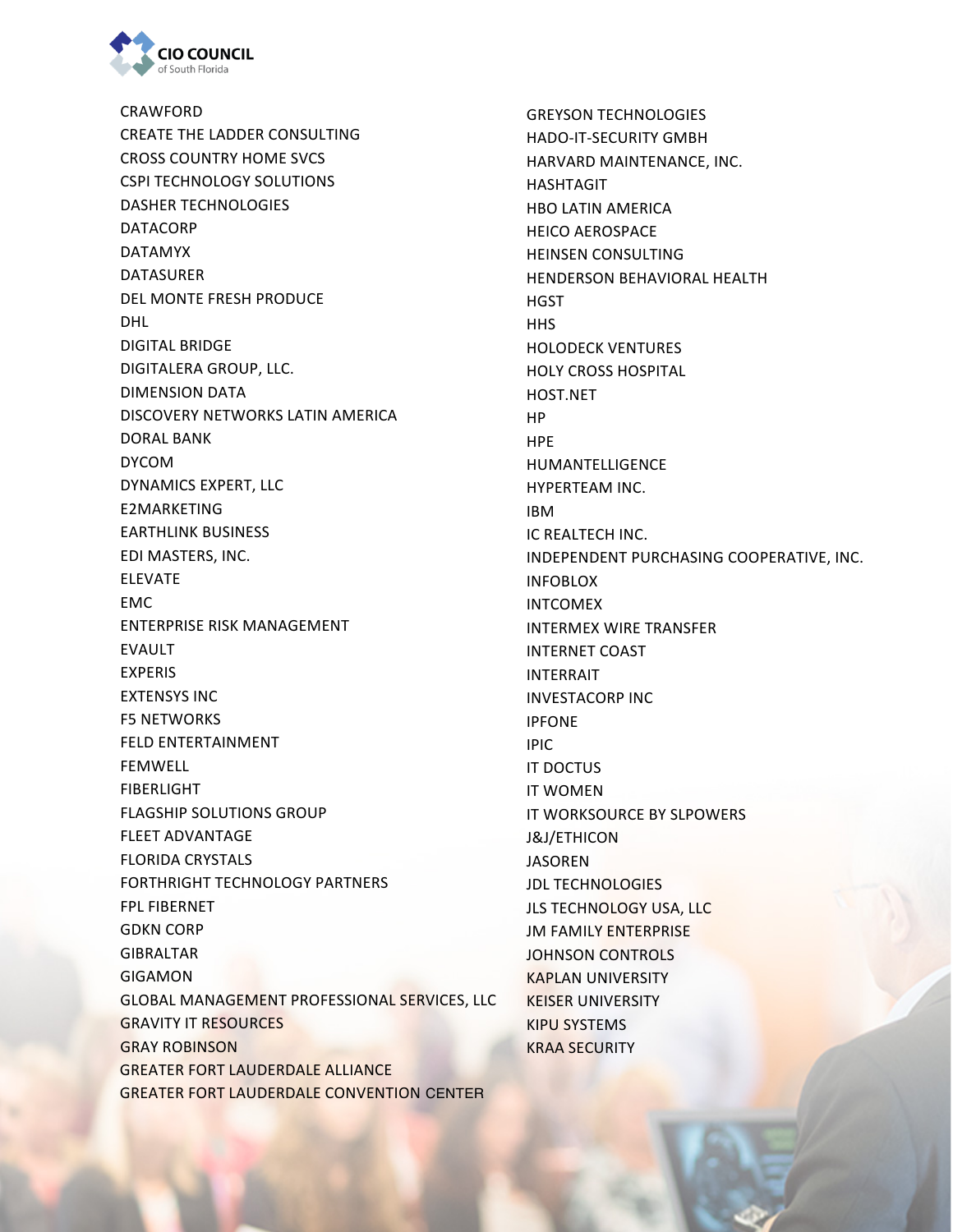

LABOR FINDERS INT'L LANDESK LATIN AMERICAN NAUTILUS LAUNCHCODE LEERCM LEVEL 3 COMMUNICATIONS LH COMPUTER SERVICES LIBERTY POWER CORP LITAI ASSETS LOGIC NATION **MAGIC LEAP MAHASON ASSOCIATES** MARCUM SEARCH **MARDI GRAS CASINO** MDCPS MDI MDLIVE MDVIP MEDINA CAPITAL MEDNAX MEMORIAL MIAMI AIR INTERNATIONAL **MIAMI CHAMBER OF COMMERCE MIAMI DOLPHINS** MIAMI-DADE COUNTY PUBLIC SCHOOLS MILESTONE SYSTEMS, INC. MILLICOM MILNER TECHNOLGIES, INC. MOBILE PROGRAMMING, LLC **MODIS** MOREDIRECT **MOUNT SINAI MEDICAL CENTER MSH GROUP** MULTI IMAGE GROUP, INC. NATIONAL BEVERAGE NATURE'S SLEEP **NCCI** NCL **NEW HORIZONS SOUTH FLORIDA NEWELL RUBBERMAID NEXENTA NEXOGY NIMBLE STORAGE** 

NOVA SOUTHEASTERN UNIVERSITY NOVEN NOWANALYTICS OCTAGON PROFESSIONAL RECRUITING & TECHNOLOGY STAFFING ONCOLOGY ANALYTICS **OPEN ENGLISH** ORGANIZATION FOR DATA SECURITY USA, INC. OUR KIDS OF MIAMI-DADE/MONROE PARTECH, INC. PATRICA AND PHILLIP FROST MUSEUM OF SCIENCE PCH PEAK 10 PERIFERIA-IT, CORP PETPLACE.COM PETSUPERMARKET PROSOURCE IT PROTECH PROTIVITI RANDSTAD TECHNOLOGIES REDILEARNING CORP **REGIS HR GROUP** REZULT TECHNOLOGY RICOH LATIN AMERICA ROBERT HALF INTERNATIONAL ROSS TECHNOLOGIES ROTHBERG ASSOCIATES ROYAL CARIBBEAN **RPF CONSULTANTS** RYDER S4IT SYSTEMS SABADELL **SABMILLER** SALES GROWTH EXPERTISE LLC SAN JOSE CITY COLLEGE SANDOW LLC **SEABOARD MARINE LTD** SEAGATE TECHNOLOGY SEI, INC **SEMINOLE GAMING SERVICENOW** SFWMD SHERLOCKTALENT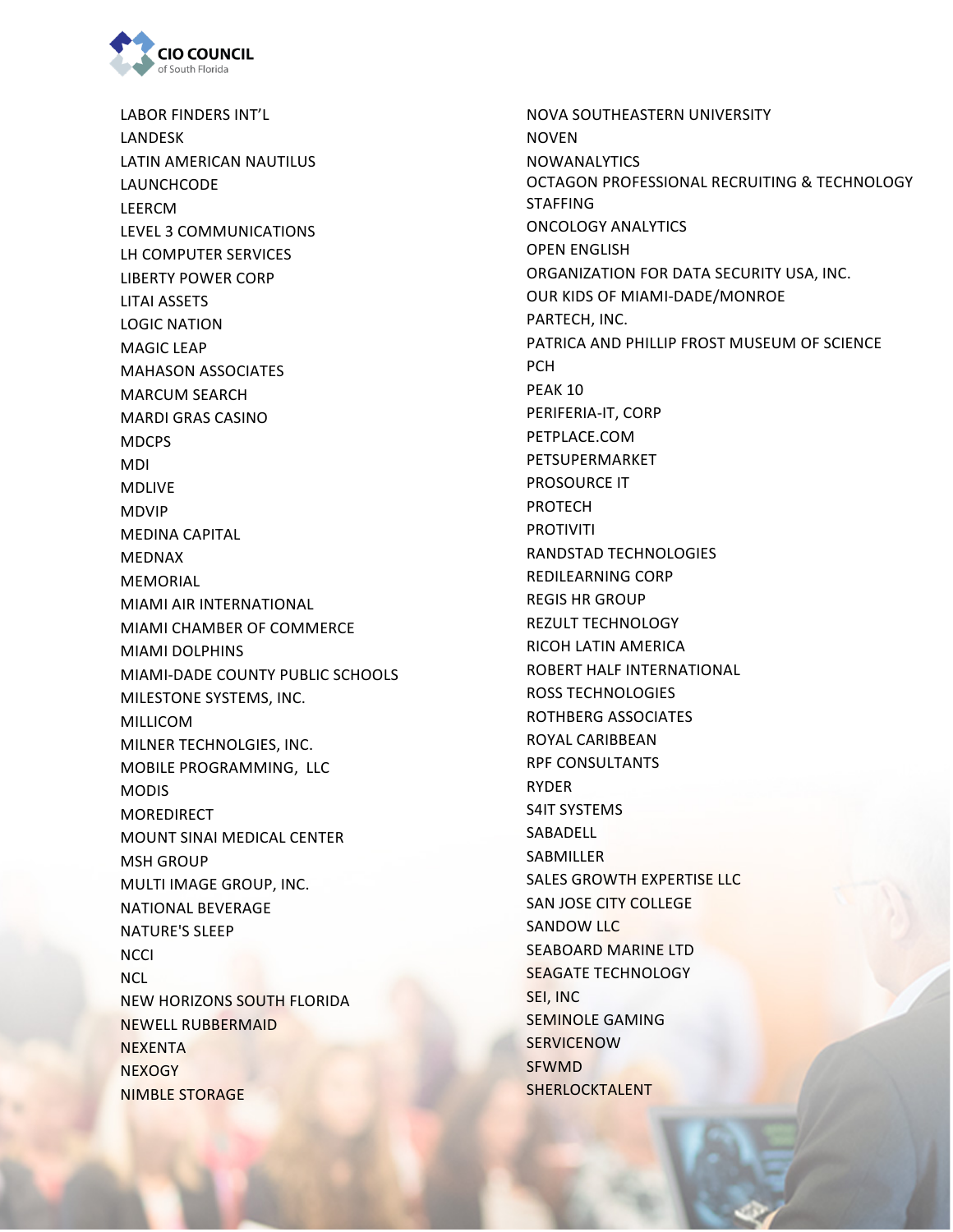

SINNOTT WOLACH TECHNOLOGY GROUP SIRIUS COMPUTER SOLUTIONS SLPOWERS SMARTPROCURE SMD SERVICES, INC SMX SERVICES & CONSULTING INC. SNI SOFTMART **SONY MUSIC** SOUTH FLORIDA BUSINESS JOURNAL SOUTH FLORIDA DIGITAL ALLIANCE INC SOUTHERN GLAZER'S WINE AND SPIRITS SOUTHERN WINE & SPIRITS SPIRIT AIRLINES ST GEORGE PRODUCTIONS STAY PROFESSIONAL STEALTHBITS TECHNOLOGIES, INC. STEVEN DOUGLAS ASSOCIATES STOCKPULP SUN-SENTINEL SUNERA SUNSTREET ENERGY GROUP SYMPLAST SYNECHRON INC. SYNERGY DEVELOPMENT CONSULTING **TEAM FOCUS INSURANCE GROUP** TEAMHEALTH, INC. **TECHCM TEKPARTNERS TELEFONICA** TENEO TERRA NETWORKS OPERATIONS INC. TGV AMERICAS THE ACADEMY OF SOUTH FLORIDA THE CMA GROUP, LLC THE DAN MARINO FOUNDATION, INC. THE PARKER COMPANY THE PEPPERHILL GROUP THE TALENT SOURCE. THE WALL STREET JOURNAL THE WALT DISNEY COMPANY THECOMPULAB CORP 

TLPG TRACFONE TRADESTATION GROUP TREND MARKETING BRANDS **TRIAL SUPPORT SERVICES, INC. TRICORE SOLUTIONS** TROPICAL SHIPPING TW TELECOM U.S. GAS & ELECTRIC, INC. UDT UHC M&R SOUTH FLORIDA ULTIMATE SOFTWARE UNIFIED TECHNOLOGIES US MED VECTRANETWORKS. VISUAL DATA SOLUTIONS, INC. VITAVER & ASSOCIATES VOLOGY DATA SYSTEMS INC. VP/IS FAMILY CENTRAL, INC. **WFS** WHITEOWL / MBAF WINDSTREAM WINGEDFOOT WORLD FUEL SERVICES XERO-DAY CYBER INC. **XO COMMUNICATIONS** ZERTO ZONES

## **JOB TITLES**

ASSOCIAT<mark>E CIO</mark> **ACCOUNT MANAGER** ASSISTANT DIRECTOR OF DEVELOPMENT ASSISTANT PROFESSOR ASSOCIATE ADMINISTRATOR ASSOCIATE VP AND CTO **B2B SOLUTIONS REP BRANCH MANAGER BUSINESS COMMUNICATIONS SPECIALIST BUSINESS CONSULTING PRACTICE LEADER BUSINESS CONTINUITY COORDINATOR** BUSINESS DEVELOPMENT MANAGER, HEALTHCARE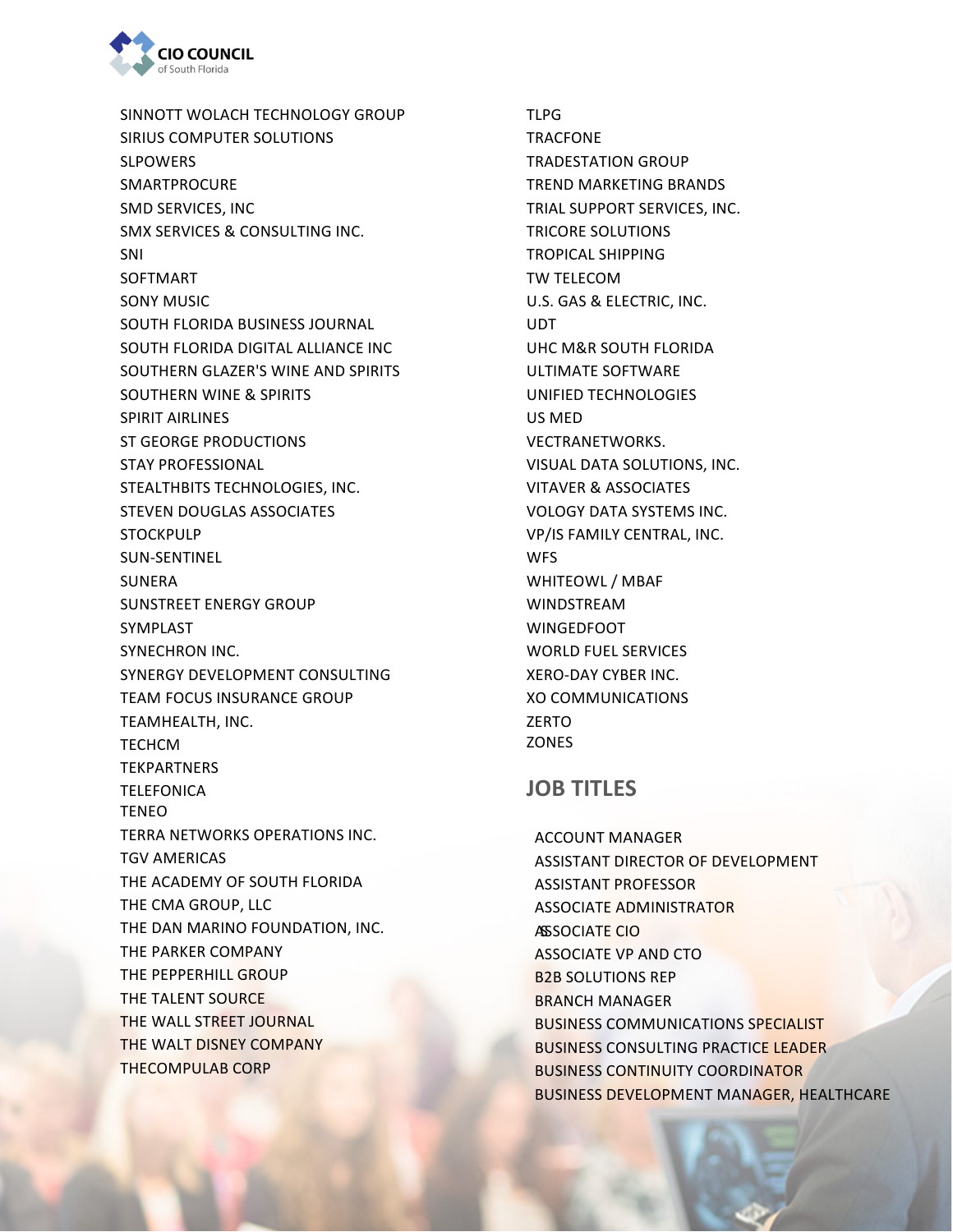

BUSINESS SOLUTIONS CONSULTANT CEO CFO CHIEF INFORMATION OFFICER CHIEF INFORMATION SECURITY OFFICER **CHIEF MARKETING OFFICER** CHIEF TECHNICAL OFFICER CHIEF TECHNOLOGY OFFICER CIO CIO AND VP OF OPERATIONS CIO/CSO CIO/CTO CIO/SR VP OF IT CIO/SVP CISO CLIENT ENGAGEMENT MANAGER **CLIENT EXECUTIVE** CMO COMPUTER SCIENTIST COMPUTER TECHNOLOGY DEPARTMENT CHAIR CONSULTANT COO **CREATIVE DIRECTOR** CSO CTE DEPARTMENT CHAIRPERSOON CTO DATA CENTER & IT MANAGER DEAN DEAN, GRADUATE SCHOOL OF COMPUTER AND INFORMATION DEPUTY CIO DIGITAL ENGAGEMENT MANAGER DIRECTOR OF ADMISSIONS DIRECTOR OF ADVANCED TECHNOLOGY DIRECTOR OF APPLICATION DEVELOPMENT DIRECTOR OF CLOUD AND MANAGED SERVICES DIRECTOR OF CREATIVE SOLUTIONS DIRECTOR OF ENTERPRISE INFRASTRUCTURE DIRECTOR OF INFRASTRUCTURE DIRECTOR OF IT CHAIR & ASSOC PROFESSOR DIRECTOR OF PROGRAMMING

DIRECTOR OF IT APPLICATIONS DIRECTOR OF IT SERVICES DIRECTOR OF IT STRATEGIC INITIATIVES DIRECTOR OF SALES & MARKETING DIRECTOR OF SERVICE DELIVERY DIRECTOR OF TALENT DELIVERY DIRECTOR OF TECHNOLOGY DIRECTOR OPERATIONS DIRECTOR PRODUCT MANAGEMENT DIRECTOR, AWS CLOUD INFRASTRUCTURE EDITOR-IN-CHIEF EDUCATIONAL SPECIALIST FOR BUSINESS TECHNOLOGY ENTERPRISE ACCOUNT MANAGER ENTERPRISE ARCHITECT EVP INFORMATION TECHNOLOGY EVP/CIO EXECUTIVE DIRECTOR FELLOW SECURITY ARCHITECT FIELD SYSTEMS ENGINEER FINANCIAL ADVISOR/SENIOR VICE PRESIDENT FOUNDER FOUNDER & PRESIDENT GENERAL MANAGER GLOBAL DIRECTOR SECURITY **GLOBAL HEAD, AWS GROWTH PARTNERS GLOBAL HEAD, BIG DATA AND ANALYTICS** HEAD OF MANAGED CONSULTING PARTNERS - NA INFORMATION TECHNOLOGY SPECIALIST INNOVATION **OFFICER** INTERIM CFO INTERIM CIO **IS DIRECTOR** IT APPLICATION DEVELOPMENT IT COMPLIANCE AND SECURITY IT INFRASTRUCTURE ENGINEER

**IT INFRASTRUCTURE MANAGER IT SECURITY IT SITE MANAGER ITSM / SERVICE PORTFOLIO MGT**